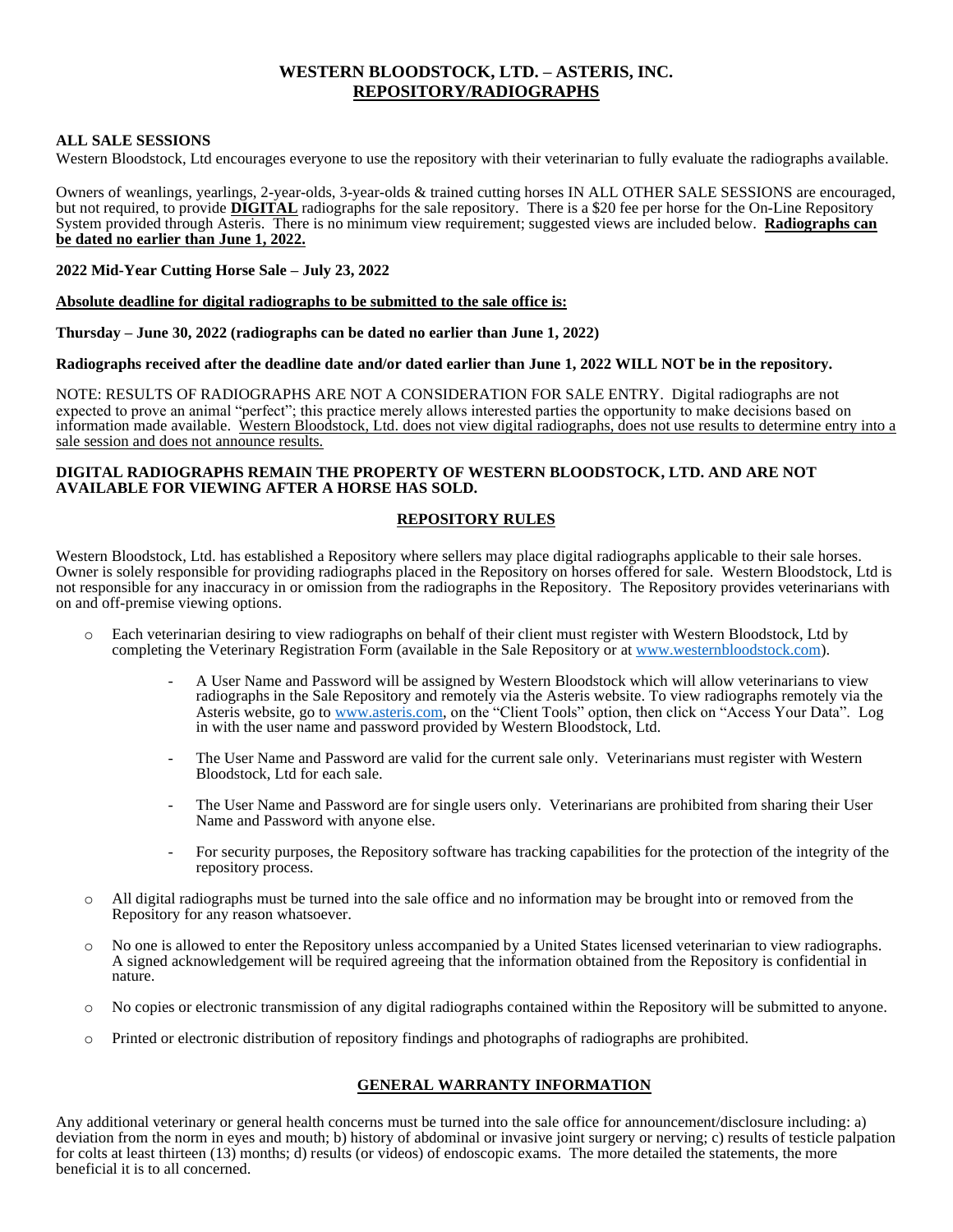# **REPOSITORY RADIOGRAPH REQUIREMENTS AND STANDARDS**

- **All digital radiographs MUST be submitted in a machine readable DICOM format (no other formats will be accepted).**
- Accepted media will be in the form of an email to [kelsey@westernbloodstock.com](mailto:kelsey@westernbloodstock.com) with a download link to compliant DICOM images or a USB, CD ROM, DVD ROM or other compliant DICOM storage appliance.
- All images for each horse MUST be included in a single DICOM study.
- Digital radiographs remain the property of Western Bloodstock, Ltd.
- **DICOM TAG REQUIREMENTS** must follow the following specifications:
	- $\circ$  Patient ID = AQHA Registration Number
	- $\circ$  Patient Name = Horse name spelled exactly as it appears on AQHA registration papers
	- o IF PENDING, must include: Sire x Dam, Date of Birth, and Sex
	- $\circ$  Study Description = Consignor's Name
	- $\circ$  Study Date = Date of X-Rays
- ADDITIONAL FILMS:

These are the suggested views for the repository. Owners may submit additional films, if desired.

• LABELING:

Standard markers for radiographic views are always lateral unless there is no lateral aspect, then they are placed dorsally. For oblique views, the marker is located palmar or plantar on a DLPMO and dorsally on a DMPLO. For an AP view, the marker is located laterally and for a lateral view, the marker is located dorsally.

# **SUGGESTED VIEWS FOR ALL SALE HORSES**

(Known Asteris compatible labels on following page)

# **STIFLE: (Bilateral)**

Caudocranial view with 10-20 degree proximodistal beam Caudal 30-degree lateral – craniomedial oblique – in a weight bearing position

# **HOCK: (Bilateral)**

AP Lateral to medial DLPMO DMPLO

# **FETLOCK & DISTAL LIMB: (Bilateral Fore and Hind)**

AP (elevated 15-degree dorsopalmar or dorsoplantar) Lateral to medial

*NOTE*: These films should be taken with the feet on blocks (2"-3" high) and the front limbs vertical to the ground to allow accurate evaluation of pastern alignment and coffin bone orientation. Radiographic beam should be centered on the fetlock joint with the collimator opened up to allow exposure of the entire pastern and foot. If the horse does not allow the hind limbs to be safely placed on blocks, a lateral that includes the dorsal aspect of the hoof wall, down to and including the distal toe of P-3, will be sufficient.

# **SUGGESTED ADDITIONAL VIEWS FOR PERFORMANCE HORSES IN TRAINING (2-YEARS-OLD & OLDER)**

# **FRONT FOOT NAVICULAR BONE: (Bilateral)**

60-degree DP of foot using navicular bone technique Skyline/Flexor view of navicular bone